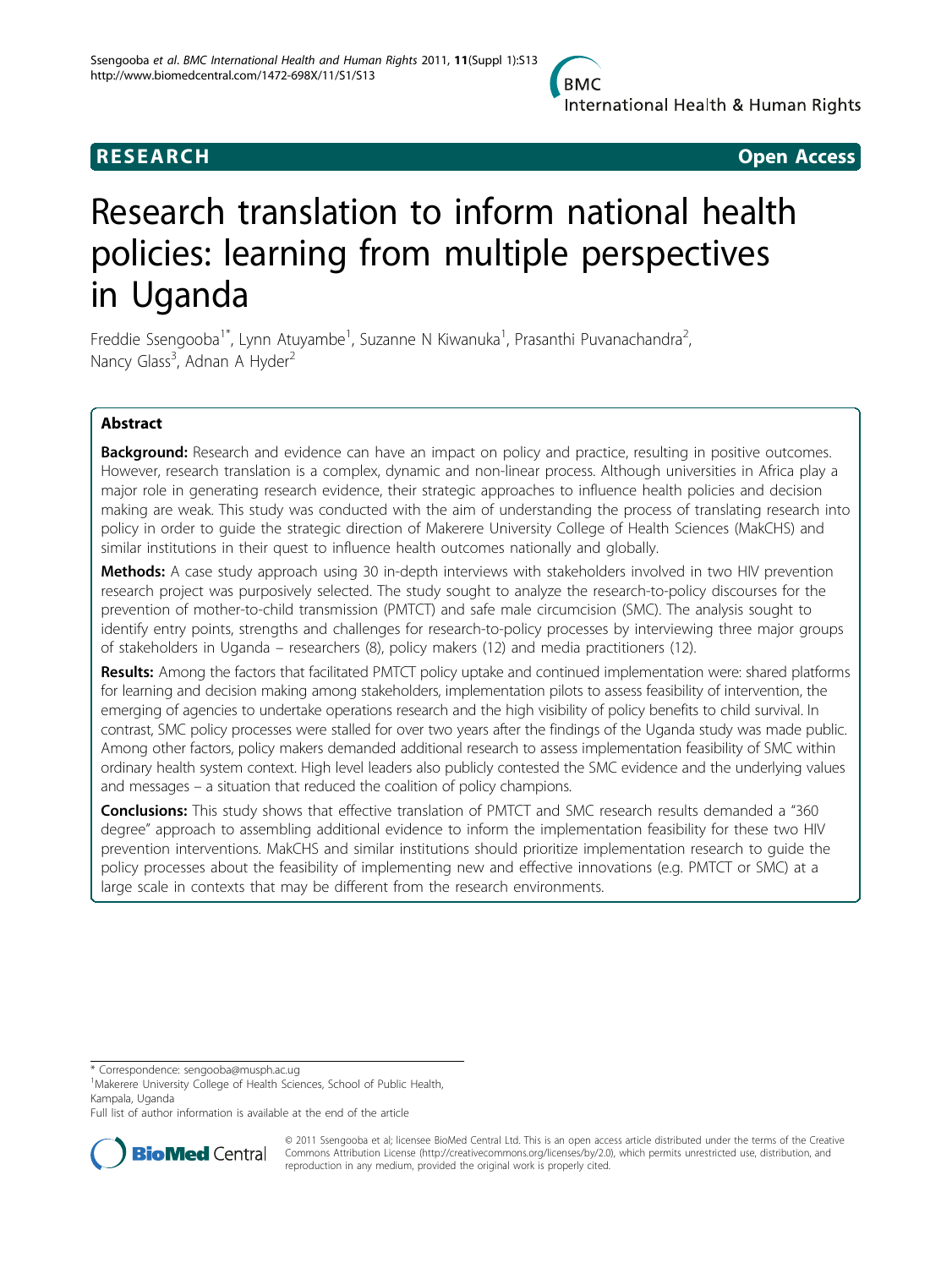### Background

Uganda has a heavy burden of disease as reflected in poor health indicators. For example, the under five mortality was 137 deaths per 1,000 live births in the years 2001-2005, and the maternal mortality ratio was 435 deaths per 100,000 live births in 2005 [[1\]](#page-11-0). Even though there are some positive trends in several health outcomes, Uganda is not on track to meet Millennium Development Goals (MDGs) 4, 5 and 6. The Government of Uganda is committed to achieving the MDGs, which are reflected in National Development Plan, National Health Policy 2010 to 2020, and Health Sector Strategic and Investment Plan (HSSIP). The HSSIP calls for universal delivery of the Uganda National Minimum Health Care Package captured under the four clusters namely: environmental health, health promotion, disease control and community health initiatives; maternal and child health; prevention, management and control of communicable diseases; and prevention, management and control of non-communicable diseases [[2](#page-11-0)].

A vital entry point to meeting the MDGs is to focus on health systems performance. Effective health systems research and the translation of research into actions are central to enhancing this performance. However, what remains unknown is which strategies actually work in translating such research into policy. Many national health systems (including Uganda) are at a critical juncture – the reform and re-orientation of these health systems requires innovative thinking and a concerted effort to use existing evidence. However, a large proportion of health systems research to-date is unfortunately separated from decision making processes [[3,4\]](#page-11-0). Globally, for knowledge generated from research to be beneficial it should be shared, communicated and translated into policy, practice and/or action [[5\]](#page-11-0). The World Health Organization (WHO) defines knowledge translation as "the synthesis, exchange and application of knowledge by relevant stakeholders to accelerate the benefits of global and local innovation in strengthening health systems and improving people's health" [[6](#page-11-0)]. Research and evidence can have an impact on policy and practice, resulting in positive outcomes. However, knowledge translation is a complex, dynamic and non-linear process that is generally slow. Slow knowledge translation can result in inappropriate decision-making and care to the population [[5,7\]](#page-11-0). Strategies and processes to increase the use of research in decision making are poorly understood and require creativity, intellectual rigor, skills and organizational savvy and endurance [[7\]](#page-11-0). A study by Lavis found that the research-to-policy gaps were related to a myriad of factors that policymakers have to consider, such as the value attached to research evidence in decision making, and to weak relevance of the research evidence and the concerns of policy makers at a point in time [\[8](#page-11-0)].

The translation of evidence to policy and improved practice in low and middle income countries (LMIC) has the potential to reduce the gap in morbidity and mortality for disadvantaged populations. For example, access to and utilization of treatments and technology that improves diagnostic accuracy can enhance interventions for rural and urban poor [\[9,5\]](#page-11-0). A recent descriptive study on knowledge translation policies and activities of national and international health research funders working in LMIC indicated that there was increasing interest by agencies to engage in knowledge translation activities. However, barriers such as a lack of a common terminology in knowledge translation, limited consideration of which evidence needs translation, and how to best tailor the evidence and the approaches to reach different stakeholders existed. In Africa, it is particularly vital that evidence of effective strategies yielded through research is used to inform policy so that the limited resources available can be put to good use. However, little documentation exists as to what extent this is being done in African countries like Uganda and what processes might facilitate or hinder the bridging of this evidence to policy gap [[9](#page-11-0)-[11](#page-11-0)].

Successful translation of research evidence to policies and programs has taken place in Uganda in the last 5 to10 years. Most of these have arisen from research undertaken in Uganda. For example, the Ministry of Health adopted artemisinin-based combination therapy in the treatment of malaria after studies conducted within the country showed marked resistance to the regimen usually recommended by the Ministry [\[12](#page-11-0)-[15](#page-11-0)]. Many research activities in which Uganda participated have also led to global level policy and practice recommendations. Some of the examples include the antiretroviral therapy [http://www.medterms.com/script/main/](http://www.medterms.com/script/main/art.asp?articlekey=14370) [art.asp?articlekey=14370](http://www.medterms.com/script/main/art.asp?articlekey=14370) (ART), preventing mother to child transmission (PMTCT) [\[16,17\]](#page-11-0) and safe male circumcision in HIV prevention [[18\]](#page-11-0). Integrated management of childhood illness and home-based management of fevers, and Tuberculosis - directly observed treatment strategies have related policies which were adopted by WHO after successful pilot testing in countries including Uganda [[19\]](#page-11-0). In a yet another recent example, routine counseling and testing was quickly adopted as policy to in-patient admissions after research demonstrated overwhelming benefits for prevention and treatment of HIV [\[20,21\]](#page-11-0).

Overall, this study was conducted with the aim of understanding the process of translating research into policy in order to improve health outcomes related to national health priorities in Uganda. The first specific aim of this study was to learn from the national processes for translating research for PMTCT and safe male circumcision (SMC). Both research projects were conducted in Uganda and at the time of this study,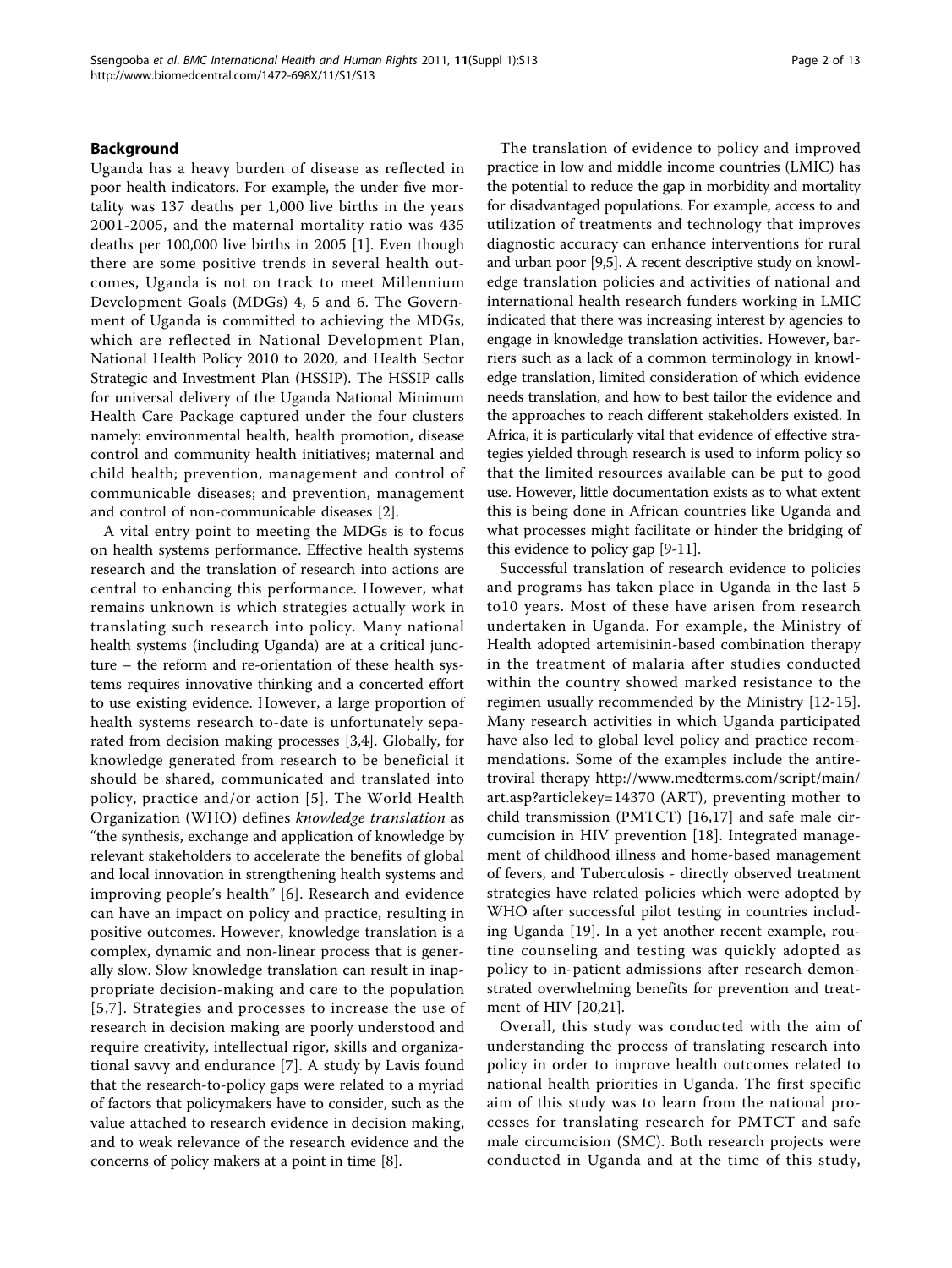<span id="page-2-0"></span>PMTCT had shown a relatively quicker translation into policy and programs compared to SMC. Although SMC research results had been disseminated since 2007, there was little progress in the policy processes by 2009 when this study was launched. The second specific aim of this study was to explore strategies for academic institutions like Makerere University College of Health Sciences (MakCHS) to influence the translation of research into policy and practice. This is a prerequisite for such institutions to influence health outcomes. Given the Ugandan context, two research questions were addressed: 1) Why and how did PMTCT and SMC differ in terms of research-to-policy translation? and 2) What values, interests and criteria are used by key stakeholders in sharing, amplifying and using research evidence? The analysis sought to identify the entry points, strengths, and challenges for advancing the use of evidence into policy development processes in the health sector of Uganda. Such evidence is critical for health training institutions like MakCHS to adopt effective strategies to influence national health development [\[22\]](#page-11-0).

# Methods

This study was informed by a number of frameworks linking the research-policy interface. One such conceptual framework describes key elements as: processes of research generation and decision-making; the stakeholders; the products; the mediators; and the context [[23](#page-11-0)]. Mediators, individuals or institutions who foster linkages between different stakeholders are described as the most crucial component of the framework that encourages strong research-policy linkages [[23](#page-11-0)]. More recent efforts at framework construction have focused on country-level assessment of linkages between research and action [[8\]](#page-11-0). The proposed framework has four elements: 1) general climate; 2) research production; 3) a mix of push and pull factors; and 4) evaluation approaches. The critical role of a wide range of stakeholders, such as researchers, policymakers, funders and consumers and advocacy groups is also acknowledged in linking research to action. Another recent framework exploring health systems research and its influence on policy processes in low-income countries articulates four "streams of influence" on the research-policy interface: development contexts; stakeholders; accountabilities; and processes [[24](#page-11-0)]. For instance the development context encourages the examination of capabilities of the health system to support priority research as well as acting on evidence when available. In developing country context the external stakeholders – experts and donors may form part of the influence network. In this paper we used the range of variables espoused in these frameworks to help frame the analysis around the major influences of research on health policy in Uganda.

We employed two case studies to draw lessons on how to research influences policy developments in Uganda (Table 1). The PMTCT and SMC were selected based on a consultation workshop in early 2009 in Kampala in which researchers, policy makers and donors participated. A comparison of both cases demonstrates the similarities and differences around HIV prevention in Uganda (Table 1). For both these interventions, a national level network of stakeholders – researchers, policymakers and the media - were identified as critical to the generation, utilization and amplification of evidence respectively. These three categories of stakeholders form the groups that were interviewed in this study. Although the general public is a vital stakeholder in the research-

Table 1 Comparison of case studies-PMTCT and SMC–in Uganda

| Concepts                                                  | <b>PMTCT</b>                                                                                                              | <b>SMC</b>                                                                                                                                                             |
|-----------------------------------------------------------|---------------------------------------------------------------------------------------------------------------------------|------------------------------------------------------------------------------------------------------------------------------------------------------------------------|
| Status of policy                                          | PMTCT policy adopted in 2001                                                                                              | SMC policy formulation in progress (2009)                                                                                                                              |
| Stage in R-2-P<br>processes in 2009                       | Policy implementation stage                                                                                               | Analysis of policy feasibility and agenda setting                                                                                                                      |
| Type of research<br>evidence generated                    | Implementation level evidence of effectiveness                                                                            | Proof of concept for SMC - multi-country clinical trials (Rakia,<br>Kisumu and Orange Farm)                                                                            |
| Methods used for<br>generating evidence                   | Large cohorts of program beneficiaries, i.e. children<br>and mothers enrolled in PMTCT programs                           | Multi-country randomized clinical trial; country level acceptability<br>surveys; service availability services                                                         |
| Objectives of the<br>researchers' policy<br>engagement    | To improve the national policy implementation<br>approaches; Changes to cost-effective approaches                         | To establish global policy guidelines; establish national SMC<br>programs; mobilize funds for SMC programs                                                             |
| Influential decision-<br>making audiences                 | National technical level decision makers (MOH WHO,<br>UNAIDS, UNICEF and EGPAF); Makerere College of<br>Health Sciences   | Mostly global multilateral agencies e.g. WHO, UNAIDS, Gates<br>Foundation and NIH; MOH and political leaders i.e. president's<br>opinion about SMC                     |
| Secondary audiences                                       | Implementers of PMTCT programs; Funding agencies<br>of PMCTC programs; WHO and UNAIDS (validation of<br>their quidelines) | National level leaders, technical decision makers, media<br>practitioners; general public; HIV funding agencies; Implementers<br>(e.g. hospital managers and surgeons) |
| Methods for engaging<br>national level decision<br>makers | Researchers are integrated into decision-making fora e.<br>g. PMTCT National Advisory Committee and<br>committees         | Transactional or "arms-length" engagement methods by<br>researchers e.g. occasional dissemination events, policy briefings<br>and mass media.                          |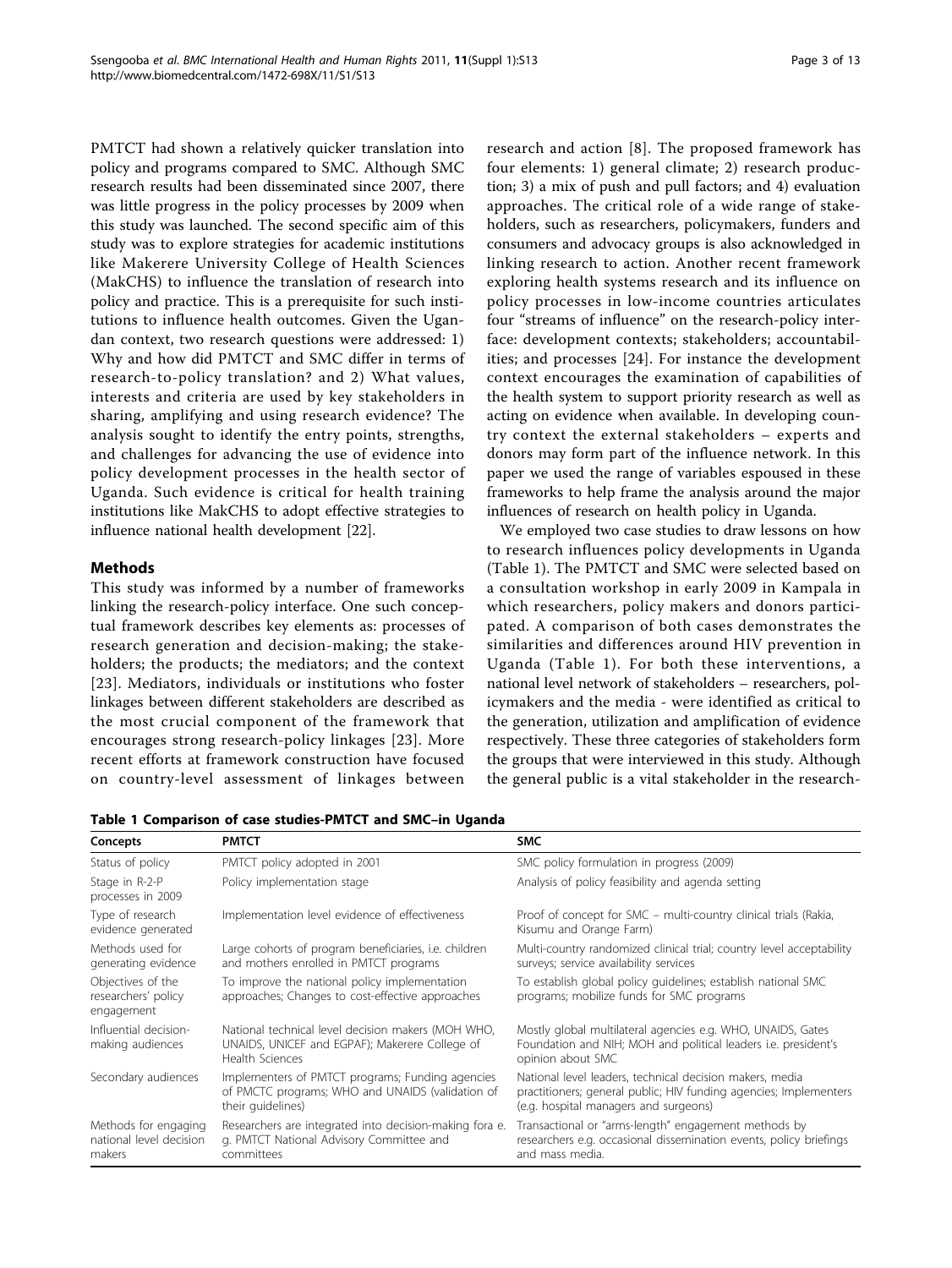to-policy development, time and logistical constraints did not allow us to pursue this stakeholder group.

This was a qualitative study where in-depth interviews (IDI) were conducted with key stakeholders including policy makers, technical officers, funders, researchers, and print and media journalists (television, print and radio). The purpose of the in-depth interviews was to provide an understanding of the research to policy process, with a specific focus on PMTCT and SMC. We conducted 30 in-depth interviews with researchers (8), policy makers (12), and media journalists (10). The main selection criteria for researchers and policy makers was their involvement in the decision making around the PMTCT and or SMC process at any time since the year 2000. For the media, they were selected mainly because they were involved in health related reporting on a regular basis in Uganda.

A purposeful sampling frame for the in-depth interviews was constructed in consultation with peers in the PMTCT and SMC domain as well as those who have worked in health related policies in Uganda. First, brainstorming discussions were conducted with a reference group familiar with policy research to generate the initial sampling frame. Then, during interviews, snowball sampling strategy was applied and after each in-depth interview was conducted, the interviewee was requested to identify one to two other possible respondents that they deemed relevant to the study. The research team then updated the list of interviewees from which the respondents were drawn.

Interviews were conducted in English and audio recorded (with consent) and transcribed by the research team thereafter. In a few cases, individual were not willing to be audio recorded. In such circumstances, we took hand written notes of the interviews which were later expanded. During data collection phase de-briefing meetings were held with research team members at the end of each day to ensure good quality data and share new and emerging issues. All interviewers were trained in qualitative interview techniques. The interview tool was pilot tested with volunteer colleagues within MakCHS. Transcription was completed within 48 hours following interview.

The initial step for analysis was to read through all the interview transcripts several times while making notes in the transcript. All investigators participated in this process. Analysis was a mixture of Manifest and Latent content analysis techniques. At first manifest content analysis was done in reference to the study conceptual framework. This type of analysis technique allows one to explore what the text says, deals with the content aspect and describes the visible, obvious components. For a closer look of underlying meanings (Latent) content analysis was done and hidden meaning of text was brought forth [\[25](#page-11-0)]. Data was therefore condensed without losing quality. Open coding was done and codes were categorized and then themes identified as stipulated by Graneheim and Lundman [[25\]](#page-11-0).

This study was approved by the Institutional Review Boards (Ethics Committees) at Makerere University-School of Public Health, Uganda and Johns Hopkins Bloomberg School of Public Health, USA. Permission to conduct the study was also granted by the Uganda National Council of Science and Technology. Verbal consent was solicited from each individual identified as a respondent for the in-depth interview prior to starting the interview.

### Results

This study was conducted among thirty stakeholders (8 researchers, 12 policy makers, 10 media journalists). The respondents were experienced in their work and held influential positions (Table 2). In addition, they had been in their positions of work for a period not less than 5 years. Majority of researchers had done clinical trials, got funding from UN and multilateral agencies, and their primary audiences were the funding agencies. The majority of media practitioners were news editors with more than 5 years of experience. The data from these interviews was collated under three domains of interest; 'Lessons learnt from PMTCT', 'Lessons Learnt from SMC' and 'Evidence that Drives Policy'. There are several themes (categories) and sub-themes that emerged under each domain based on content analysis (Table [3\)](#page-4-0).

### Lessons from PMTCT program

The PMTCT policy was adopted in 2001 in Uganda after a pilot study covering three districts in 2000. By the time of this research, PMTCT policy guidelines had undergone several revisions based on the evidence arising from several research agencies that were implementing the program, as well as research around operational challenges (Table [1](#page-2-0)). Factors that stand out as facilitating the PMTCT policy uptake and continued use of implementation research to improve programs are grouped under the following categories below: 'shared platforms for learning and decision making', 'pilot to

Table 2 Characteristics of the study respondents in Uganda (n=30)

| Type of research | Type of policy makers      | Type of media |
|------------------|----------------------------|---------------|
| Health Policy    | <b>Donors</b>              | Print         |
| Epidemiology     | Politicians                | Radio         |
| Case studies     | Technical/Program Manager* | Television*   |
| Clinical Trials* |                            |               |

\*denotes majority of respondents' expertise.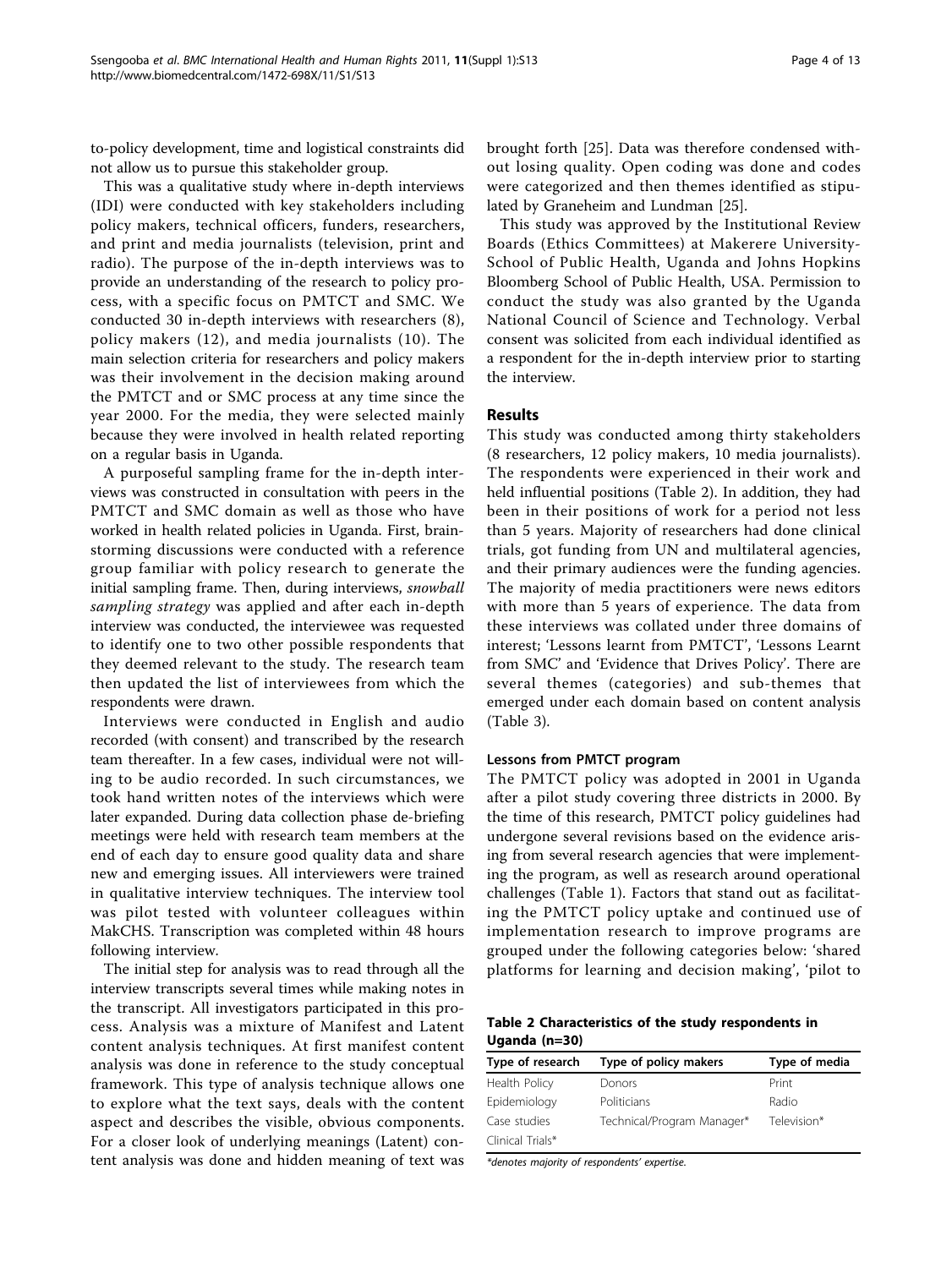### <span id="page-4-0"></span>Table 3 Example of the content analysis process for the study

| Codes                                                                                                                                                                                                                                                                                                                                                                              | <b>Categories</b>                                                 | <b>Theme</b>                          |
|------------------------------------------------------------------------------------------------------------------------------------------------------------------------------------------------------------------------------------------------------------------------------------------------------------------------------------------------------------------------------------|-------------------------------------------------------------------|---------------------------------------|
| -PMTCT National Advisory Committee was chaired by the scientist that carried out the<br>Niverapine study<br>-The PMTCT National Advisory Committee was the main decision-making body<br>-The first author was also a member of this PMTCT National Advisory Committee<br>-Both implementers and research agencies benefited from sharing the decision space                        | Shared platforms for learning and<br>decision making              | Lessons learnt<br>from PMTCT          |
| -The PMTCT National Advisory Committee commissioned a pilot study to learn about the<br>operations feasibility<br>-A national pilot was established to examine the feasibility of implementing PMTCT<br>-Pilots aimed to assess how integration of PMTCT into ANC might affect the acceptability                                                                                   | Pilots to assess feasibility of<br><b>Interventions</b>           |                                       |
| -History of shared decision-making platform<br>-Sustained collaboration with research agencies like MUJHU, JCRC and PIDC.<br>-Integration of technocrats, basic and operations research scientists along with funding<br>agencies interested<br>-PMTCT National Advisory Committee used research to quickly adjust the guidelines to<br>stop single dose Niverapine when it failed | <b>Evolution of Agencies to</b><br>undertake Operational research |                                       |
| -700,000 pregnant women are screened annually<br>-Many babies remained HIV negative<br>-The faces of these babies and smiles of grateful mothers are common<br>-Beneficiaries often in media reports<br>-It is harder now to find HIV positive babies<br>-When people see this change they are more willing to implement the policy                                                | Visibility of the Benefits of PMTCT                               |                                       |
| -SMC policy audiences were primarily global, the nature of policy decision had tight<br>connections to global agencies like WHO, UNAIDS and NIH.<br>-SMC research in Uganda, Kenya and South Africa was funded by global stakeholders<br>-WHO called us, we shared our results with other experts                                                                                  | Global vis-à-vis National Policy<br><b>Process</b>                | Lessons learnt<br>from SMC            |
| -The demand for a series of addition research evidence<br>-MoH discuss translation of SMC evidence into policy<br>-Feasibility questions emerged<br>-We are also looking at cultural sensitivity                                                                                                                                                                                   | Demand for feasibility research                                   |                                       |
| -SMC benefits happen when a large number has undertaken the service<br>-Benefits are difficult to visualize by the policymakers<br>-Researchers envision complexity of this process<br>-Can existing services to shoulder circumcision                                                                                                                                             | Less visible evidence for SMC                                     |                                       |
| -Sharp differences in values prevail among researchers, policy makers & media<br>-Contribution to science, career development member of big scientific network<br>-Driven by the need to find simpler and cost-effective solution<br>-Motivated by the duty to inform the public<br>-Maintain the interest of the audience                                                         | Incentives and values                                             | <b>Evidence that</b><br>drives policy |
| The main rationale for researcher-policy maker communication was:<br>-PM driven by the need to share positive findings from research<br>-Researchers' attitudes were not favorable to active engagement and dissemination<br>-Delays in dissemination process "dancing in the corridors"<br>-Media prefer evidence from a locally recognized expert                                | <b>Communication among groups</b>                                 |                                       |
| -Evidence judged as useful for decision making<br>-We want randomized controlled trials<br>-Decision makers assigned more weight to research that addresses operational problems                                                                                                                                                                                                   | <b>Strengths of evidence</b>                                      |                                       |

-Emphasizes the number of the population affected

assess feasibility of intervention', 'evolution of agencies to undertake operations research' and ' visibility of the benefits'.

# Shared platform for learning and decision making

Under the leadership of UNICEF and the Ministry of Health (MOH), the research scientists in Uganda together with the in-country officials of international agencies like Elizabeth Glaser Pediatric AIDS Foundation, United states Agency for International Development, UNAIDS and World Health Organization formed a PMTCT National Advisory Committee to oversee the

national implementation of the findings from the Niverapine study. The PMTCT National Advisory Committee was chaired by the principle research scientist that carried out the Niverapine study and was the main decision making body for developing policy guidelines. One of the authors was also a member of this PMTCT National Advisory Committee and provided expertise for costing and cost-effectiveness of the pilot intervention. Both implementers and research agencies benefited from sharing the decision space (PMTCT committee) and learning together with their colleagues from financing agencies.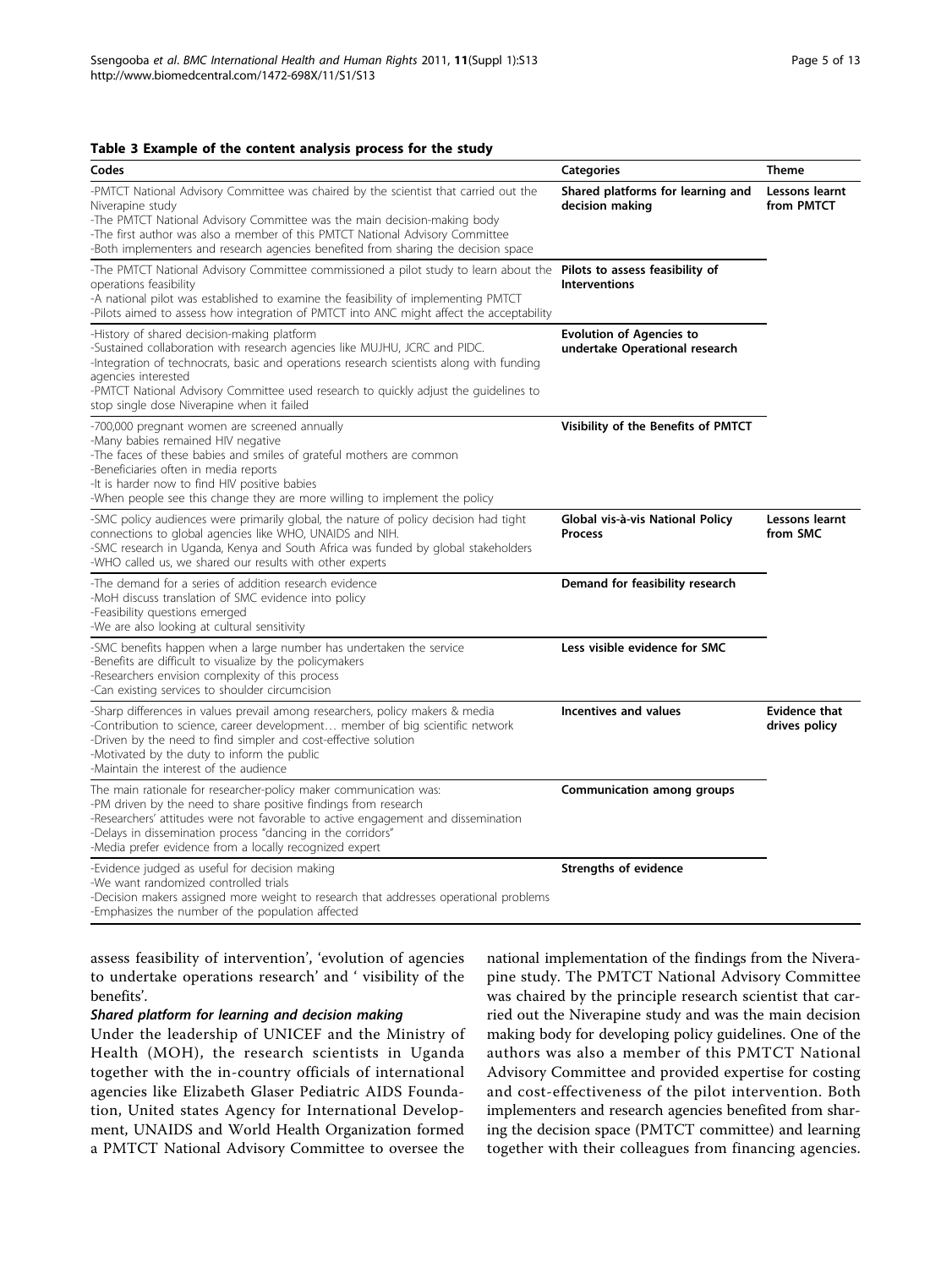This enabled funds to be allocated to both implementation research and development of PMTCT programs. As an example one policy maker remarked that:

"When a study is presented here, we subject the findings to the PMTCT National Advisory Committee which has many researchers from academia, partners [donors] and our team [Ministry of Health]. For example, in November 2008, JCRC presented their research finding. The PMTCT advisory committee took up that finding. In January 2009 we wrote a circular to all the implementing facilities to stop using single doses Niverapine." (Policy Maker-MOH) Pilot to assess feasibility of the intervention

Respondents revealed that early on, the PMTCT National Advisory Committee commissioned a pilot study in three districts to learn about the operational issues and feasibility of implementing the intervention. With support of UNICEF, the feasibility of implementing PMTCT within the antenatal care clinics (ANC), consequent acceptability of PMTCT and ANC service utilizations were studied [[26,27\]](#page-11-0). As expressed by the MOH official, the PMTCT policy and guidelines were adopted following favorable pilot results:

"… the Ministry of health and government said can we take this [PMTCT] up? So, in 2000 and before the program was rolled out [...] pilot studies were conducted in 3 districts and 5 health facilities. The aim was to see how best to roll out PMTCT. Do we need to have specific clinics for PMTCT? Can we integrate it into the existing workforce? Will stigma of HIV testing chase away the mothers? So they did a pilot for 1 year in 2000 and showed that we can integrate the PMTCT program into the existing services. This never scared the mothers from antenatal services. So with that information in mind, the first PMTCT policy was written in 2001" (Policy Maker-MOH).

### Evolution of agencies to undertake operations research

Data also revealed that given the history of a shared decision-making platform (PMTCT National Advisory Committee) the PMTCT program had a sustained collaboration with research institutions like Makerere University-Johns Hopkins University program, Joint Clinical Research Center, and Paediatric Infectious Disease Clinic. These agencies specialized in PMTCT operations research and had large cohorts of program beneficiaries that made the generation of operational evidence easy and credible. The integration of technocrats, basic and operational research scientists, along with funding agencies interested in PMTCT programs made sharing of implementation research evidence and decision-making more efficient. For example, when operations research showed that mothers of babies exposed at birth to single dose Niverapine were at increased risk developing resistance to the drug, the PMTCT National Advisory Committee quickly adjusted the guidelines to stop single dose Niverapine for PMTCT.

The emergency of specialized PMTCT operations research agencies also helped to reduce the gap between the knowledge demand for policy implementation and the evidence generated from research activities.

"Our organization has supported us to attend WHO meetings as technical advisors, also many of us here [researchers] participate on the PMTCT National Advisory Committees, the national antiretroviral treatment committees and national pediatric and adult guideline committee" (Research Scientist)

In the same vein, another respondent echoed that:

"Currently we are doing a study to determine if six weeks versus six months of infant prophylaxis with Nevirapine have any difference in benefits […] because we know that if it takes six weeks, infant Nevirapine is easier to implement than the six months."(Research Scientist)

## Visibility of the benefits from PMTCT program

Our interviews revealed that there was high visibility of PMTCT program and its indicators were well known. For example, indicators demonstrating that over 700,000 pregnant women are screened annually and over 80 percent of those found positive were getting enrolled into PMTCT programs [\[28](#page-12-0)]. Research programs with cohorts of PMTCT beneficiaries were mentioned to demonstrate that many babies remained HIV negative, and the faces of these babies and smiles of grateful mothers are common in the media reports. A typical quote from a researcher demonstrates this view:

"… it is harder now to find HIV positive babies because we have shown that PMTCT has reduced the number of babies who get infected. Maybe not as big as we would want, but there is truly a change. When people see this change they are more willing to implement the policy, strengthen it and invest resources." (Research Scientist,)

This view was in agreement with policy makers who affirmed that the contribution of PMTCT results and the positive outcomes are tools for advocacy in resource mobilization.

"We know that PMTCT saves the child from getting HIV and therefore saves the future generation. We have used this to advocate for the PMTCT program and the stakeholders get excited about that. […]One child saved from the program is worth the costs of the program." (Policy maker)

Despite the high benefits of PMTCT, major implementation challenges limit the scale-up of the programs beyond the 50 percent coverage. Some elements of the program remain unimplemented due to constraints in the health and community systems. These challenges have attracted more implementation research to fine tune the policy and practices. From this perspective some respondents suggested that getting to a policy is not sufficient to guarantee its benefits to the communities or among beneficiaries: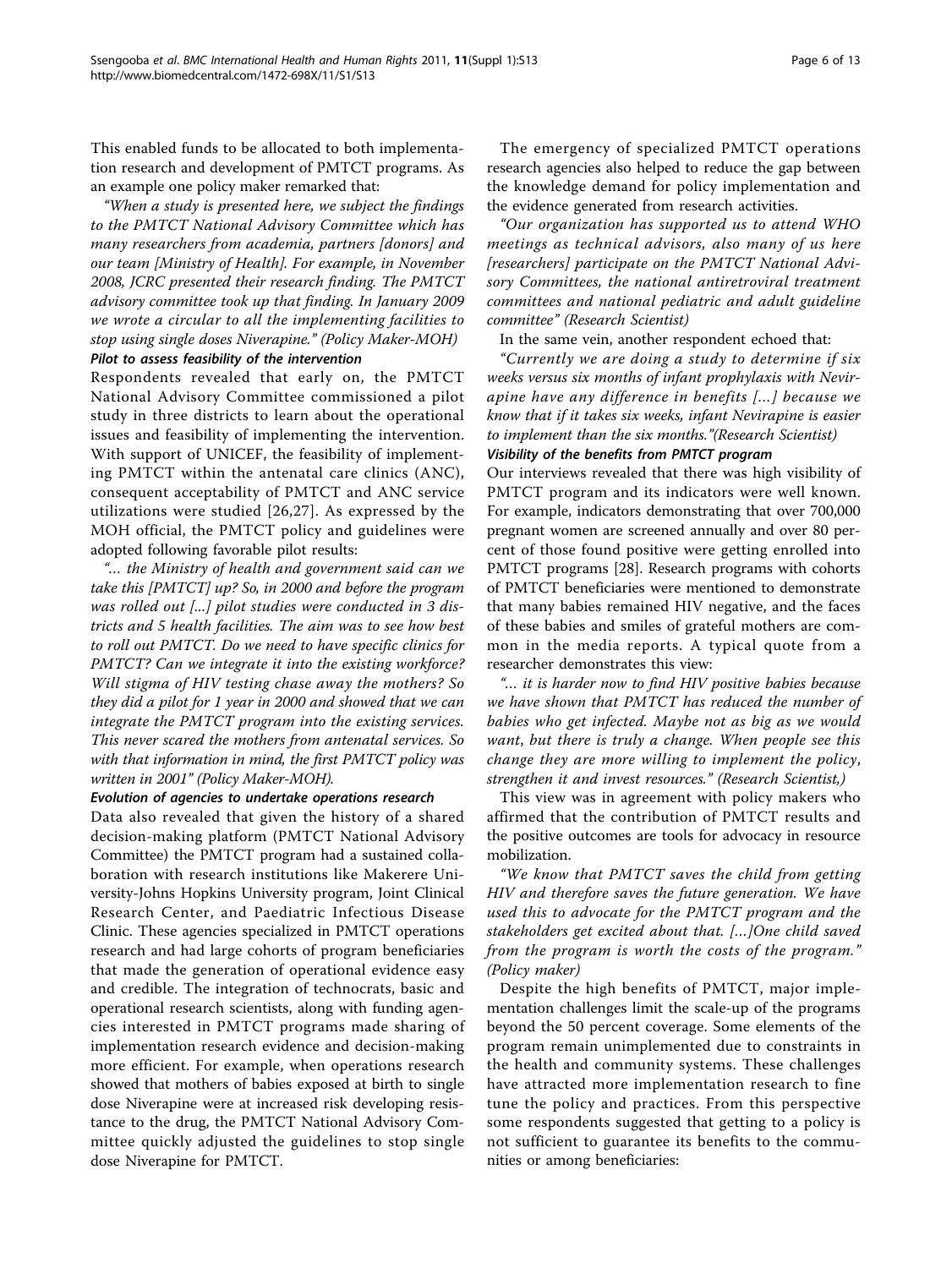"it would not be straightforward that you will get a program scale-up once there is a policy. We have had the policy for PMTCT but little program scale up. Why has it not moved? Because there are also challenges in implementation that need implementation research." (Research Scientist-)

## Lessons from SMC program

In contrast to PMTCT that took one year to become national policy, SMC policy processes were in an infantile stage at the time of this research despite two years of vigorous national and international dissemination of the SMC research. The major evidence driving the SMC policy process was from a unique research setting but with the strongest impact due to rigorous methodology and multi-site concordance of results [[18\]](#page-11-0). SMC research scientists and policy makers interviewed in this study showed that the progresses of policy translation were much slower. In this domain analysis indicated that three major drivers of the policy process could be identified under the following categories: 'global vis-à-vis national policy process', 'demand for feasibility research' and 'less visible evidence from SMC'.

## Global vis-à-vis national policy processes

For SMC, targeted policy audiences were primarily global agencies that influence HIV care and prevention policies around the world. Although Ugandan stakeholders like MOH and media were engaged during the research processes, the nature of policy decision and especially financial allocation for SMC and HIV programs had tight connections to, and sought validation from, normative global agencies like WHO, UNAIDS and NIH. Research scientists involved in SMC studies indicated that these global agencies were the primary policy audiences and attracted more direct engagement and dissemination of evidence. SMC research in Uganda, Kenya and South Africa was funded by these global stakeholders, who were also influential for transnational policy diffusion.

Most importantly, the financing of SMC intervention was also perceived to arise from global or Western fund holders like the Global Fund and USA's Presidential Emergency Fund for AIDS Relief (PEPFAR). Ugandan (and other) national level stakeholders were therefore treated as secondary audience by SMC research scientists –due also to the overall architecture of multi-country studies which require a global-structure that collates evidence from different countries and provides technical policy recommendations to all HIV affected countries. WHO and UNAIDS act as global-structures for SMC research and developed policy briefs and provided technical advice to all countries to add SMC to their HIV preventions strategies. One of the researchers vividly explained:

"the male circumcision studies were funded by NIH and WHO. We were called to Geneva to join research teams from Kenya and South Africa to guide the policy development by WHO and UNAIDS. […] we also developed a dissemination strategy for the results and engaged the (Ugandan) Ministry of Health. […] but let us face the facts - the Ministry of Health will not proceed with male circumcision without the funds from PEPFAR or Global Fund. So our dissemination in Geneva had all these agencies represented." (Research Scientists).

# Demand for feasibility research

At the time of this research, a Ugandan national SMC taskforce had been formed comprising MOH officials, and surgeons to advise about the implementation of the program. A striking similarity with PMTCT policy evolution was the demand for a series of additional research studies regarding feasibility of SMC implementation. As the Ministry of Health started to discuss the translation of the SMC evidence into policy, feasibility questions emerged that demanded additional operations research. The text below from a policy maker highlights this view:

"The issue of feasibility is very important. SMC should be simple and user friendly to our health providers because they are the ones who are going to implement it.  $\left[ \ldots \right]$  at the end of the day we are going to choose what is most user friendly to health care providers. Secondly, is the issue of acceptability to the general public. We are also looking at cultural sensitivity. We have been implementing HIV prevention strategies already - the ABC +. So the way we are introducing circumcision must not kill the good things which are already in HIV prevention. So those are some of the considerations to make sure that our SMC policy becomes more feasible and more acceptable" (Policy Maker).

With the support of donor agencies like Family Health International and Futures Group, studies were commissioned to assess the SMC acceptability, system-level readiness, and the potential cost-effectiveness of the strategy. A pilot for SMC was set up in one district in Uganda – Kayunga - to generate more operational evidence for policy learning and translation. From this perspective, the strong proof-of-concept evidence from clinical trials was not adequate for the decision makers. The demand for additional evidence suggests that a broader package of evidence is needed for the policy process to advance. The evidence package needs to incorporate feasibility assessment of adopting the new interventions.

"I think the Ministry of Health tries to do its part but many of the interventions from research are not cheap and are not easy to implement, the challenge of human resource, financial resources and also the whole issue of scale-up. We can implement something in a small unit but to implement it across the whole country does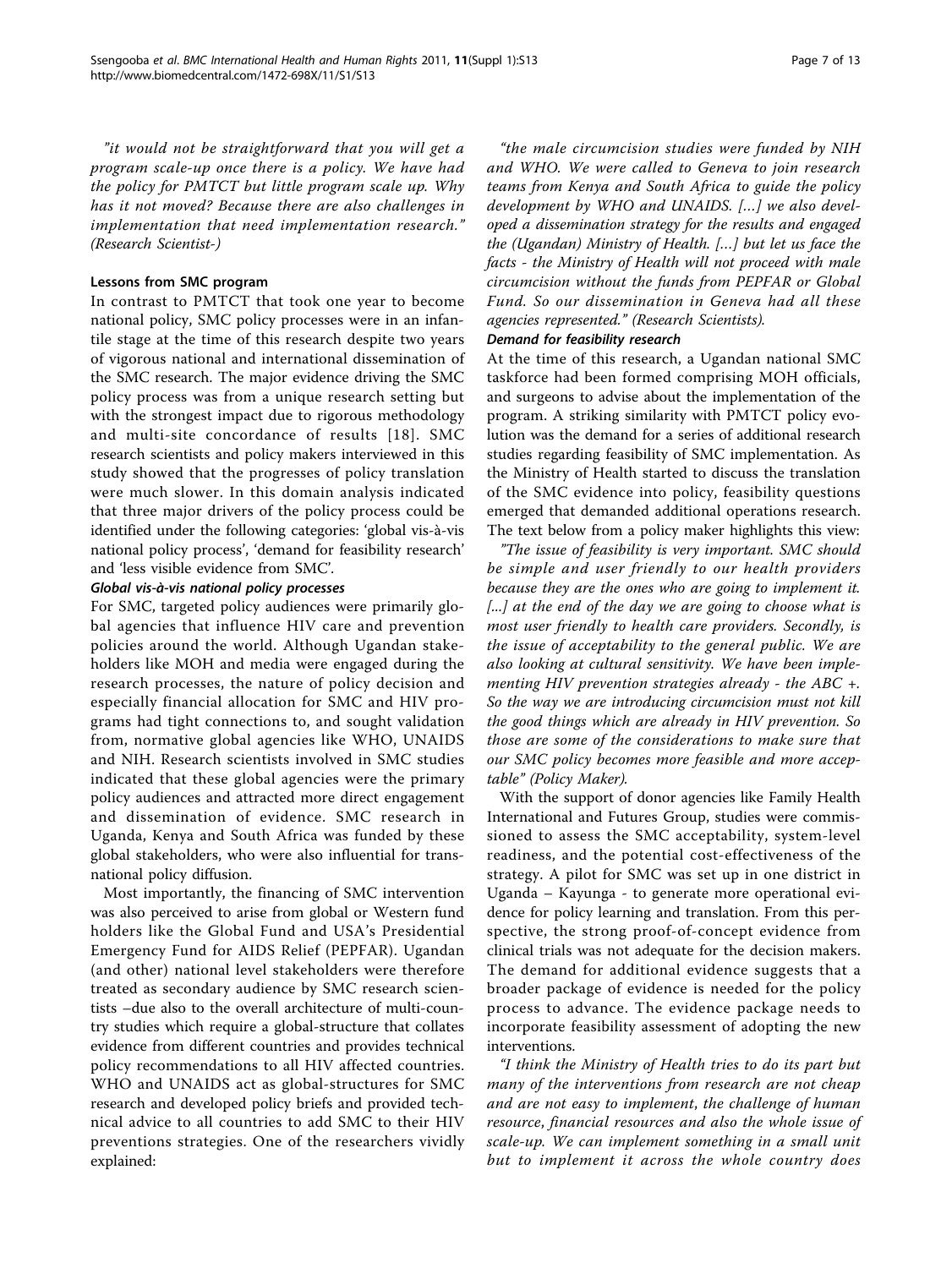# require a lot more manpower and commitment from higher power beyond the Ministry". (Research Scientist) Less visible evidence for SMC

Unlike PMTCT, the benefits for SMC are said to accrue after a large number of the eligible population has benefited and these benefits are often less tangible for policymakers. Numbers and rates association with SMC were less well known and more challenging to understand. Communication and decision-making tools such as mathematical modeling were being used to provide visual aids for future impacts and benefits in HIV prevention by SMC investments. One of the respondents among the researcher scientist expressed this as a complex process:

"First of all you need to do a needs assessment, you need to do a mapping of the Health facility whether they exist or are able to shoulder circumcision. You need to come up with a communication strategy, you need to do a modeling of the costs and impact of circumcision on the HIV epidemic in Uganda. All these are needed to support implementation of circumcision." (Research Scientist-)

## What evidence should drive policy?

Respondents were asked about the preferred characteristics and sources of evidence and their motivation and incentives for generating, disseminating or utilizing health related research findings. Table [4](#page-8-0) summarizes the nature and types of responses and reflects the contrasts in values, rationale for sharing, use and nature of evidence by the three groups of stakeholders. The data is collated under three themes 'Incentives and values', 'rationale for communication' and 'strength of evidence'. Incentives and values for communicating and sharing

# research results

Our data revealed some differences in the values prevailing amongst researchers, decision makers and media practitioners. The contribution to science, career development, and being part of a large scientific network, were some of the incentives for researchers to participate in research. The attraction of decision makers to research was mostly driven by the need to find simpler and cost-effective solutions that address the major bottlenecks for improving the welfare of their communities. Media practitioners were mostly motivated by the duty to inform the public, entertain and generate debate, and maintain the interest of the audience while generating income and goodwill from the public. The need to generate debate was also important – usually implying that different views, some contrary to researched evidence are encouraged by media practitioners.

"Generating debate on major issues is the main incentive. One of the stories which really gave me international recognition, was this argument between the Global Fund, Ministry of Health and Ministry of Finance. The Global Fund's view was that its money should just be additional, - to increase health spending. The Ministry of Finance was saying that increasing health spending beyond a certain fixed ceiling will cause economic problems for the country. It was a very interesting debate" (Media Practitioner-Print)

Our results show resistance to uptake of SMC due to the nature of the intervention, as well as the underlying values espoused by high level decision makers in the government. Research narratives show instances, where high level decision makers publicly expressed views doubting the evidence of SMC by citing popular observations of HIV infection among circumcised individuals and communities. They also worried about the misunderstanding or impact that SMC could cause to other interventions like condom distribution. Our findings show that once high level policy makers had publicly expressed unsupportive views about the SMC evidence, other decision makers in the lower ranks were uncomfortable to contradict high authorities. In their narrative, lower ranking policy makers worried that their job security would suffer if they in turn championed the policy process. In this circumstance, the media and civil society in general, assumed the role of championing the SMC process.

"Research shows that SMC has 60 percent protection but the problem is that while other governments have gone ahead, Uganda is not moving. Government is taking its time over policy. It is not a priority, the leadership is not convinced. Some top leaders say it does not work, the ministry is saying go and popularize circumcision. So there are contradictions but we try to advocate for it (Media Practitioner – Print)

### Rationale for communication among the three groups

The main rationale for researcher-policy maker communication was driven by the need to share positive findings from research. Many researchers' attitudes were not favorable to active engagement in dissemination of their findings to policy makers or the public. Instead, passive approaches e.g. sharing of reports with decision makers or media was preferable. Active approaches like face-toface meetings, on-going dissemination and advocacy were considered as time wasting as one of the researchers referred to it as– "dancing in the corridors". Handsoff approaches such as downloading journal publications by policy makers were considered sufficient by many research scientists. In contrast, decision makers were interested in research findings that advanced their contemporary problems in expanding welfare programs. Operations research findings that provided answers to challenges like how to finance, implement and scale-up programs like PMTCT and SMC were preferred.

Media practitioners reported that they preferred evidence from a locally recognized expert as opposed to a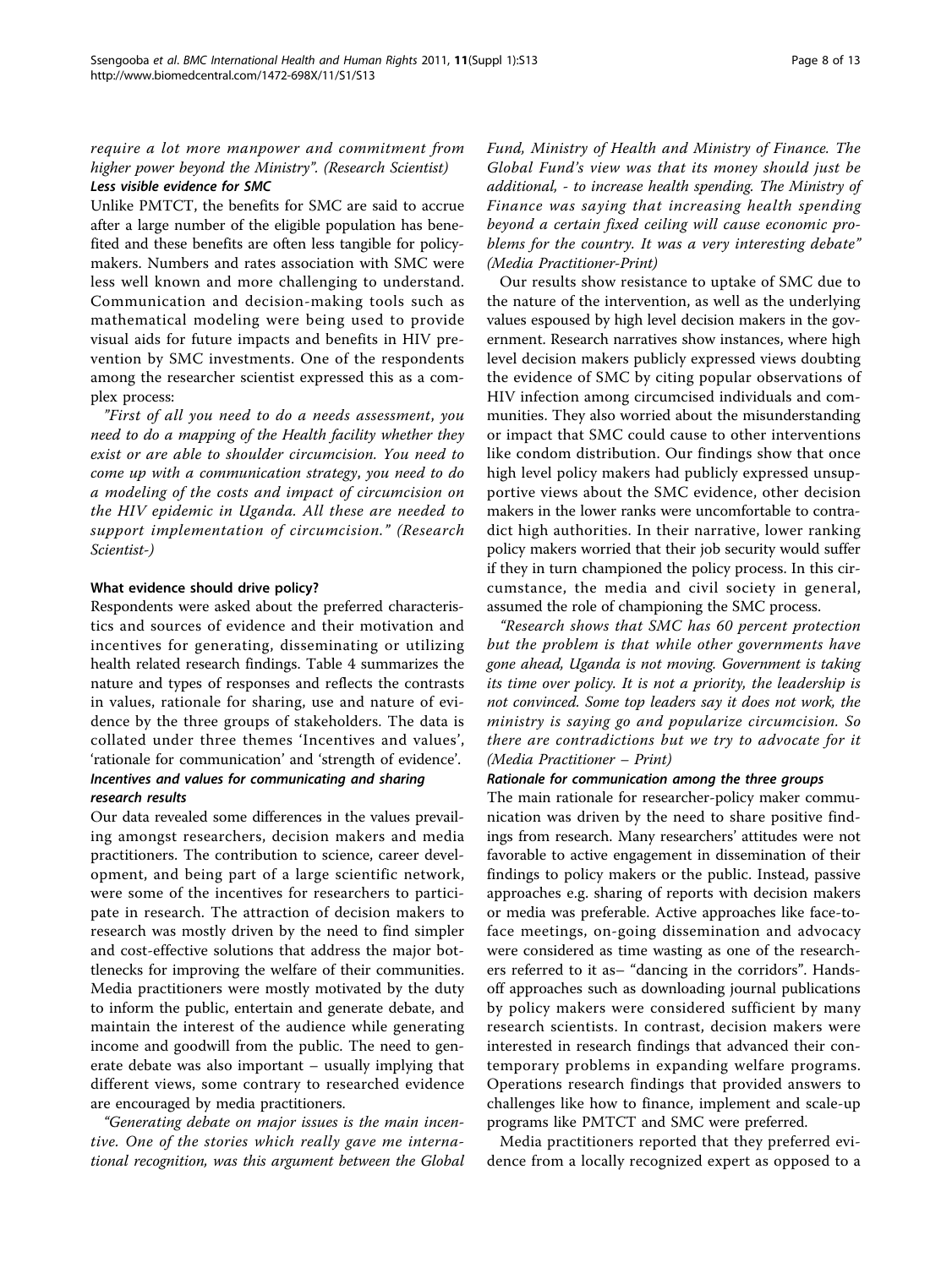| Concepts assessed                                                     | <b>Researchers</b>                                                                                                                                                                                                  | Decision makers /funders                                                                                                                                                                                                                                                                                                                            | Media and CSO                                                                                                                                                                                                                                                                                                                                                                                                        |
|-----------------------------------------------------------------------|---------------------------------------------------------------------------------------------------------------------------------------------------------------------------------------------------------------------|-----------------------------------------------------------------------------------------------------------------------------------------------------------------------------------------------------------------------------------------------------------------------------------------------------------------------------------------------------|----------------------------------------------------------------------------------------------------------------------------------------------------------------------------------------------------------------------------------------------------------------------------------------------------------------------------------------------------------------------------------------------------------------------|
| Incentives and values<br>for research<br>generation or<br>utilization | - Contribution to<br>science and public<br>health<br>- Prospects for career<br>development<br>- networking with other<br>experts<br>- Income generation                                                             | - Optimizing wellbeing of communities<br>- Demonstrating results & visible benefits<br>- Improving value for money - (cheaper and<br>effective)<br>- Simplifying interventions                                                                                                                                                                      | - Duty to inform the public<br>- Grip and sustain audiences' attention;<br>- Generate revenue or goodwill<br>- Promote debate with different view-points                                                                                                                                                                                                                                                             |
| Interests during<br>dissemination or<br>communication of<br>evidence  | - Focus is positive<br>results, i.e. what worked<br>well<br>- Hands-off: "A good<br>study speaks for its self"<br>- Hand-over: give report<br>to decision makers<br>- Involve stakeholders in<br>research processes | - Feasibility of applying new evidence:<br>- how to achieve the benefits in the real<br>world context<br>- How much will it cost to implement?<br>- How to integrated evidence with on-going<br>policy and practice?                                                                                                                                | - Focus is to spur individual-level actions/<br>awareness of the audiences<br>- Simplify information for non-educated<br>audience<br>- Prefer known experts as the source of<br>evidence<br>- Value evidence from first-hand face-linked<br>(experiential) evidence in addition to face-free<br>sources                                                                                                              |
| Criteria for judging<br>strength of evidence                          | - Cohort studies,<br>Randomized studies<br>- Optimal<br>representativeness - i.e.<br>multi-site or multi-<br>country studies<br>Statistical credibility<br>- Long follow-up period<br>of cohorts                    | - Operations research – testing the feasibility<br>space eg benefits, acceptability, cost-<br>effectiveness, and how to implement new<br>interventions<br>- Alignment of evidence to major operational<br>challenges<br>- Timeliness for action<br>- Large effect size<br>- Indigenous evidence<br>- Reputation of research institution /researcher | - Aim is a "balanced" story - with "triangulation"<br>of different perspectives e.g. proponents,<br>opponents, service providers, decision-makers<br>- Newsworthiness of evidence<br>- Number of people affected<br>- Extent of changes from status quo<br>- Credibility of experts /researcher<br>- Verification of evidence<br>- Stories of affected people<br>- Publications in major journals and<br>conferences |

<span id="page-8-0"></span>Table 4 Preferred characteristics and sources of evidence for policy in Uganda

CS: Civil Society Organizations.

journal. Their interest was to access "famous" experts that would "put a face or voice" to the evidence. In this respect, the media usually seek senior research scientists although with little success and lots of frustration. Most media practitioners complained that research scientists have no time for them and use scientific jargon to communicate.

"I really would prefer to speak to the medical professionals unfortunately they tend to be press shy, generally hard to catch........ the majority think that giving information to the press is a waste of their time. They don't trust the press. Even when they have goodwill they use a very difficult language. The journalists get terrorized by the medical jargon" (Media Practitioner-Print)

### Criteria for judging strength of Evidence

This study revealed that the three groups of stakeholders in this study expressed marked differences in the way they judge evidence to be useful for decision making, amplification, and dissemination. The research scientists assigned high weights to evidence that comes from cohort studies, randomized controlled trials , and multi-site studies to assure representativeness.

"We want randomized controlled trials but some of the observational cohort- especially the large cohorts conducted over a long period of time- can give good information on how best to manage certain conditions" (Research Scientist).

Decision makers assigned more weight to research that addresses operational problems they face at the

time, and did not care much about the design of the study but focused on its relevance to the problem at hand. Overall, decision makers expected a broader set of evidence especially for new innovations like SMC. They expressed demand for evidence to address the technical, political, economic and social-cultural dimension of new interventions like SMC. At the time of this research, only the technical dimension of SMC was available from the randomized controlled trials [\[18](#page-11-0)[,29,30\]](#page-12-0).

For media practitioners, the importance of evidence was driven by the need to have several views represented to achieve a "balanced" story as well as good timing. In this process the media assigned high weights to experts who would be available to talk about the evidence and to the evidence that addressed a "hot" issue. For television, a widely known expert was vital to building credibility for the story or evidence. The quote below highlights how a triangulation of sources of evidence was needed for a credible story to be telecast:

"We use several sources in one story. One source is experience. Someone has been affected by a problem he is an authority. We have experts. By experts I mean people who are qualified in that specific area like a doctor, a gynecologist […]. Then we have researchers with new findings and publications. The other source is the policy makers or policy implementers. We also seek people in the system; we have to ask them – we have to confirm certain issues with them. People with different views are also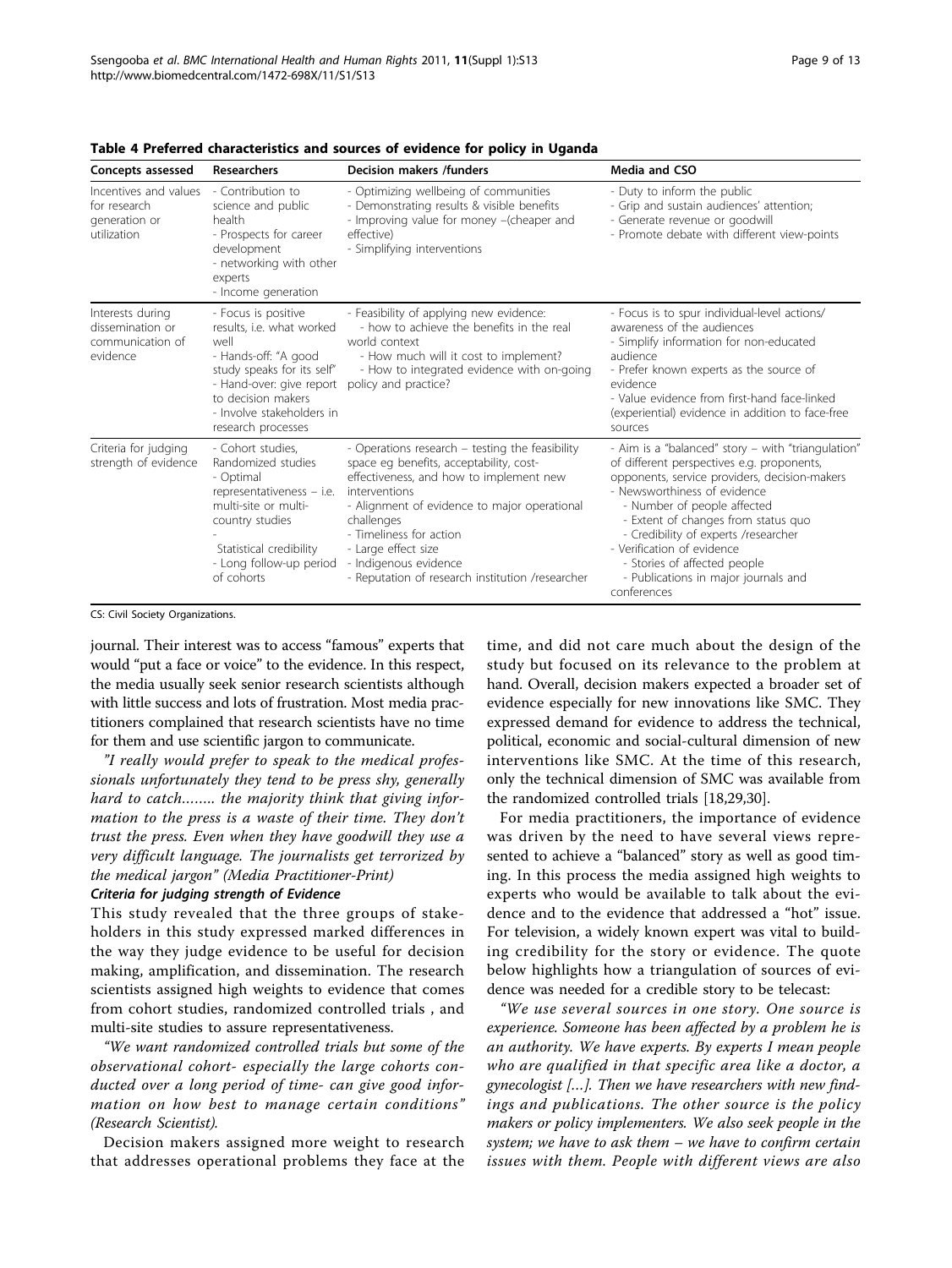important. A good story is one that brings out the different points of view." (Media Practitioner – Television)

On the other hand, the print media practitioners looked at the story's impact, how topical the story was, and the multiplier effect – how many people will read the story and how many will it inform - as critical to their analysis.

"There is the currency, the impact, the prominence, but also what is called the surprise element – something unusual, for instance a group of scientists came up with evidence that some people appear to be resistant to HIV. Too many people, that was the unusual surprise and you can't believe, that day, the newspaper almost sold-out because of the headline. People wanted to find out more. How is it possible that someone can be resistant to HIV? I think those are the leading considerations for a good story". (Media Practitioner – Print)

Media practitioners emphasized the number of the population affected, extraordinary evidence, and the need to create attention – sometime in a manner that may exaggerate the evidence. The practices of media practitioners include extraction of information from journals especially those that are well known – although this approach is usually supplemented with local experts. These findings provide opportunity for the experts in universities to become credible sources of information for the media. Nonetheless, there are significant challenges for these experts at universities and similar institutions to effectively play this role. Findings in this research revealed significant mistrust, unhelpful attitudes, and institutional barriers for researchers to engage with the media practitioners and advocacy agencies in general.

### **Discussion**

Findings from this study call for greater engagement of research generating institutions such as MakCHS and other academic institutions or agencies influential in health policy development and policy implementation. As detailed below, research and training institutions like MakCHS need to develop strategic competencies to generate, assemble and disseminate evidence that address the major feasibility constraints in implementing health interventions and innovations if these innovations are to become institutionalized into health policies and practices.

This study demonstrates that PMTCT policy uptake and continued use of implementation research to improve programs was possible due to a shared platform for learning and decision making across various stakeholders in Uganda. In the early phase of the PMTCT policy development, feasibility studies were undertaken to provide additional evidence needed for policy scaleup. In addition, positive program benefits were visible to policy makers and these benefits were being used as tools for advocacy in resource mobilization for scale-up [[31](#page-12-0),[32](#page-12-0)]. The feasibility of implementation of the PMTCT policy was markedly enhanced by the building of a coalition of stakeholders – inclusive of researchers, funders, technical agencies and government officials. Although external funds were used to implement PMTCT programs, there was a national body assembled that included all major stakeholders. Evidence from policy development elsewhere shows that coalitions are useful in sharing information, resources and experiences that enable consensus on policy making and ease the feasibility of implementation [\[31,33\]](#page-12-0).

Getting to a policy though important, does not guarantee that policy benefits will get to the communities or beneficiaries. For PMTCT, additional operational research was central in guiding and improving the implementation of the policy in Uganda. Even before the PMTCT policy was passed, implementation challenges guided the decisions towards the policy development processes. Findings for SMC show a similar pattern where additional evidence was required about implementation issues before the policy was passed. In view of these findings, it is imperative that implementation issues ought to be explored up-front to ensure that innovationtype research like PMTCT and SMC move forward into policy and programs [\[34](#page-12-0)]. The two case studies illustrate the influence of external stakeholders especially willing to finance the implementation of the programs thus boosting the policy development processes.

Lessons from SMC program in Uganda suggest that despite two years of vigorous national and international dissemination of the SMC research evidence, the policy process had stalled. The dissemination of evidence around SMC prioritized global agencies relative to national ones, and national level stakeholders were treated as secondary audiences; this might be one reason for the slow uptake of evidence. Key to the process was the lack of easily visible "benefits" which policymakers could see. Although averting HIV infection is a laudable policy goal, the benefits are invisible, and take decades to realize. In addition policymakers contested the SMC research evidence mostly due to concerns such as political feasibility, cultural values and discomfort with complex messages. This made the research to policy process much slower and more complicated in the case of SMC but reflects the fact that the content of the policy and the context influence the pace of evidence utilization in policy development.

This study also suggests that one of the main rationales for researcher-policy maker interaction was driven by the need to share positive findings. These findings demand an active engagement of researchers, policy makers and media practitioners to ensure effective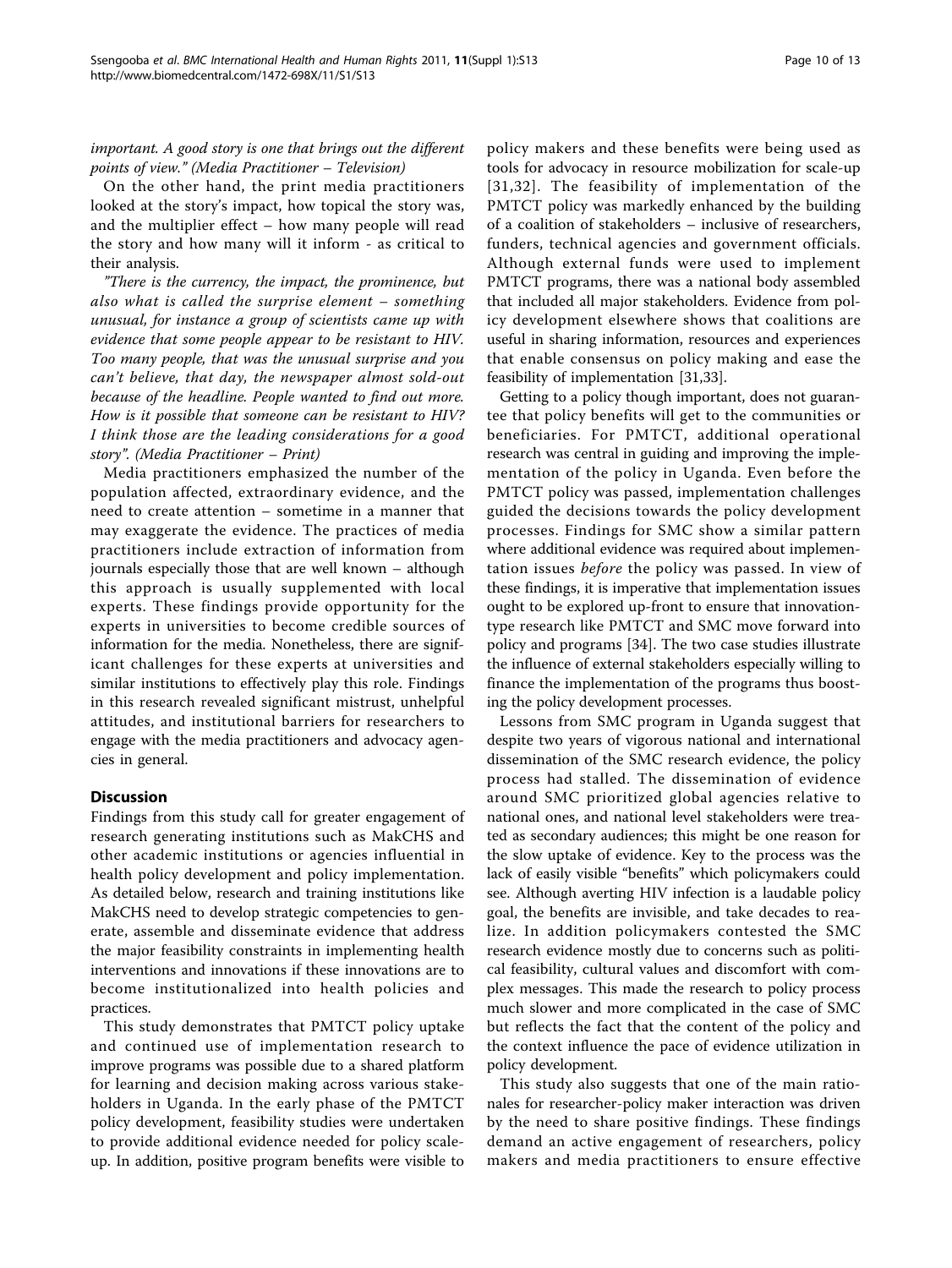dissemination of the research; Engagements such as deploying knowledge brokers, have been recommended in the literature to bridge the gap among these key stakeholders [[35\]](#page-12-0). Divergent view on what type of evidence should drive policies showed that incentives, values and rationale of different stakeholders are important in Uganda. Our findings show that the nature of evidence was weighed differently by stakeholders; for instance, researchers preferred strong methodologies for policy evidence while policymakers looked at feasibility of implementation and also expected a broader set of evidence especially for innovations like SMC. Decision makers in Uganda needed evidence that covered all the major dimensions of implementation feasibility like social acceptability, cost-effectiveness, community benefits and health system readiness to deliver the intervention. For the media, the news value of a story, good timing and opinions from experts – professionals, affected persons and research scientists – were critical. Strategies need to be instituted to overcome barriers that media practitioners face to access the research evidence and experts. Institutional incentives, support mechanisms like training programs need to be designed to encourage a culture conducive to active interpersonal engagement among the three groups of stakeholders – researchers, Policymakers and media practitioners.

Researchers need to understand the limitations of their evidence as well as the motivation of other key stakeholders. Researchers in Uganda and in similar contexts also need to choose their media strategy – to inform policy makers, educate communities, or contribute to media debate to achieve progress in the health policy processes. Health training institutions like Makerere University College of Health Sciences may need to cultivate coalitions and inter-institutional linkages that increase joint and shared learning with key institutions that influence health decision making. In the same vein, institutions of higher learning need to raise the public profile of key experts and support them to undertake media relations work. Building credibility need to go hand in hand with expanding the engagement of these institutions in operations research that responds directly and in a timely manner to the concerns of policy makers especially for high stake health policies and programs.

### Implications for policy and practice

The implications of these findings for Uganda (and to the extent they resonate for other African nations) are four-fold: 1) Although the scientists would prefer rigor and take their time in the generation of credible evidence, policy makers are more concerned about the local relevance and "indigenization" of research evidence – and they are also concerned with visible effects accruing from applying the research evidence. 2) Where feasible, researchers may need to build into their studies clear measures of success in implementing their recommendations and means of demonstrating the changes attributable to their interventions. Where this is not feasible researchers will need to find ways to portray future benefits along with the feasibility of implementation. Mathematical modeling was found to be useful in the case of SMC [\[36](#page-12-0)]. 3) Media engagement would be enhanced if researchers invited to engage with the media were exposed to the research process earlier and through managed interactions. Researchers can focus on the public benefits of their work and where appropriate, video documentaries and testimonies can be useful for media-based communication of evidence. And finally, (4) researchers need to prepare adequately for dissemination of controversial findings – such as providing alternative explanations and limitations of their findings, methods and contexts. Institutional mechanisms for managing conflict of interests in the research processes need to be credible and functional to mitigate the controversies that could be exposed by the media's approach to constructing newsworthy stories. Sensational reporting of scientific results by the media need to be born in mind when researchers are disseminating their findings. Effective communication of the implications and limitations of the research findings are needed to avoid erroneous extrapolations and exaggerations.

Academic institutions in Uganda and in similar context elsewhere ought to frame evidence in the formats used by media and decision makers. For media-oriented dissemination, there is need to format the evidence to reflect the implication of the evidence to individuals affected, potential implications to the person, community and population. For policy makers, the evidence needs to address feasibility constraints such as money, technology and acceptability of evidence-based innovations by the beneficiaries. Where funds for policy implementation are externally sourced, an assessment of policy feasibility need to include this dimension. It is also vital that an assessment of the techno-political benefits and risks of the innovations are addressed if the evidence-based innovations are to overcome the political economy litmus test. Overall, this study shows that effective translation of research might demand a "360 degree" approach to assembling the scope and nature of evidence needed to inform policy processes. Academic institutions also need to rethink their training of researchers to expand competencies in the presentation of information in multiple formats preferred by both media and decision makers. In the same vein, the media and decision-makers ought to develop capability to engage with the evidence in the formats used by the scientific communities. Provision of incentives within institutions – media, academic and decision making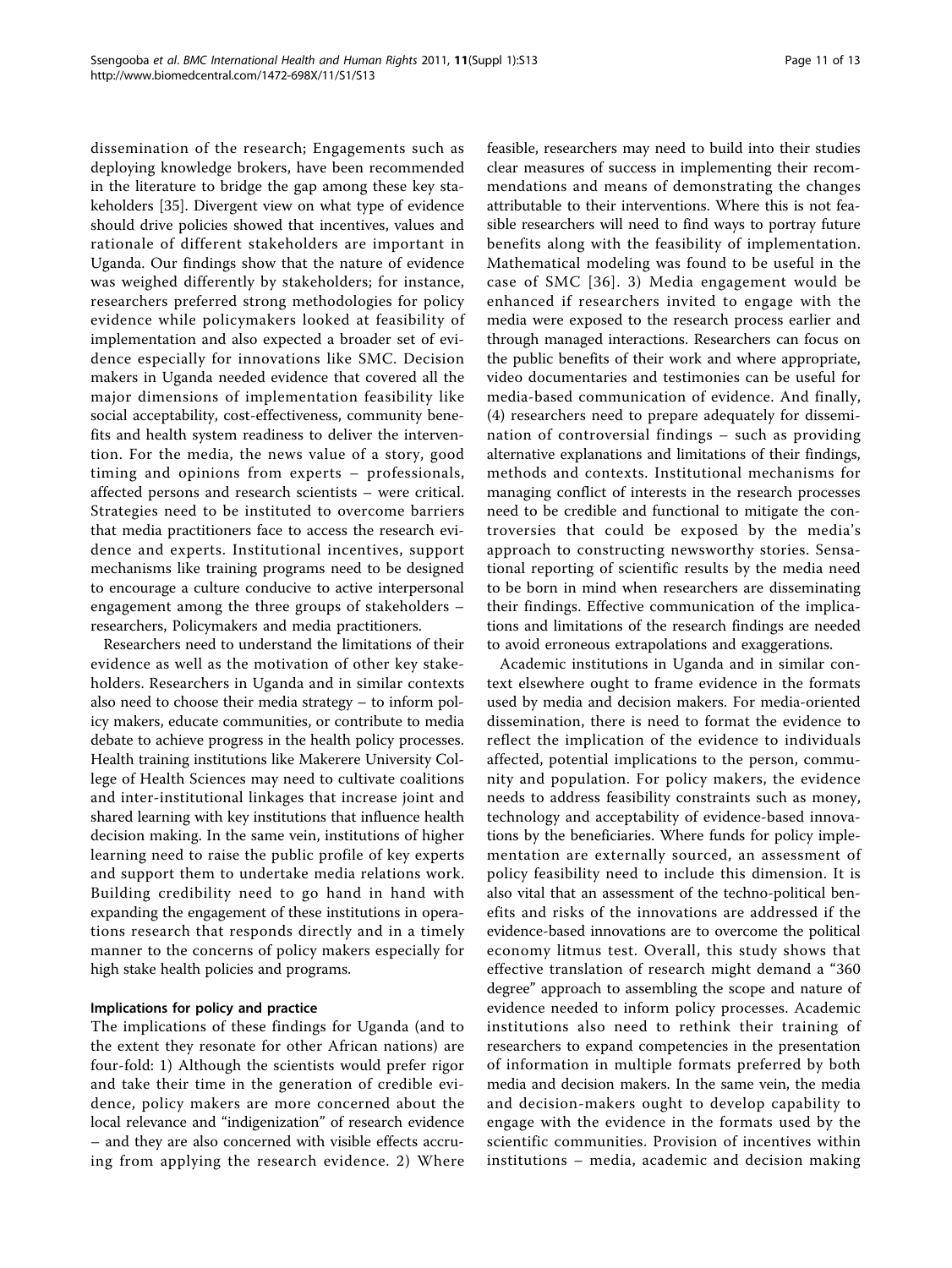<span id="page-11-0"></span>bodies – to value and prioritize activities for networking and sharing information would be helpful. Among the decision making institutions, an enabling environment that supports individuals to champion evidence-based changes with less risks to their careers would be ideal.

### List of abbreviations used

MakCHS: Makerere University College of Health Sciences; PMTCT: prevention of mother-to-child transmission; SMC: safe male circumcision; MDG: Millennium Development Goal; HSSP: Health Sector Strategic Plan; WHO: World Health Organization; LMIC: low and middle income countries; ART: antiretroviral therapy; IDI: in-depth interview; MOH: Ministry of Health; PEPFAR: Presidential Emergency Fund for AIDS Relief; COHRED: Council on Health Research for Development.

### Acknowledgments

The team is grateful for the support of the Bill and Melinda Gates Foundation for funding this work through the "Partnership for Building the Capacity of Makerere University to Improve Health Outcomes in Uganda", a Collaborative Learning Initiative with Johns Hopkins University (Grant # 49504). We would like to thank Professor Nelson Sewankambo, David Peters, and David Serwadda and George Pariyo for helpful comments on earlier drafts of the paper. We would also like to thank all participants for sharing their time and observations.

This article has been published as part of BMC International Health and Human Right Volume 11 Supplement 1, 2011: An innovative approach to building capacity at an African university to improve health outcomes. The full contents of the supplement are available online at <http://www.biomedcentral.com/1472-698X/11?issue=S1>.

### Author details

<sup>1</sup>Makerere University College of Health Sciences, School of Public Health, Kampala, Uganda. <sup>2</sup>Health Systems Program, Department of International Health, Johns Hopkins Bloomberg School of Public Health, Baltimore, MD 21205, USA. <sup>3</sup>Johns Hopkins University, School of Nursing, Baltimore, MD. 21205, USA.

### Authors' contributions

All of the authors were involved in the conceptualization, tool development, analysis of the data, and writing of the manuscript. FS, LA, SNK, PP, NG were involved in the data collection. FS and LA led the analysis and preparation of the first draft of the manuscript. All authors revised drafts, read and approved the final manuscript.

#### Competing interests

The authors declare that they have no competing interests.

#### Published: 9 March 2011

#### References

- Uganda Bureau of Statistics (UBOS) and Macro International Inc.: Uganda Demographic and Health Survey 2006. Calverton, Maryland, USA: UBOS and Macro International Inc.; 2007.
- 2. Ministry of Health: Health Sector Strategic Plan III 2010-2015 (draft). Kampala, Uganda: Government of Uganda Ministry of Health; 2010.
- Campbell DM, Redman S, Jorm L, Cooke M, Zwi AB, Rychetnik L: Increasing the use of evidence in health policy: practice and views of policy makers and researchers. Australia and New Zealand Health Policy 2009, 6(21).
- 4. Innvær S, Vist G, Trommald M, Oxman A: [Health policy-makers](http://www.ncbi.nlm.nih.gov/pubmed/12425783?dopt=Abstract)' [perceptions of their use of evidence: a systematic review.](http://www.ncbi.nlm.nih.gov/pubmed/12425783?dopt=Abstract) J Health Serv Res Policy 2002, 7:239-244.
- 5. Cordero , et al: [Translating Knowledge into Practice.](http://www.ncbi.nlm.nih.gov/pubmed/18670664?dopt=Abstract) Bulletin of the World Health Organization 2008, 86(7):524-534.
- 6. World Health Organization: World report on knowledge for better health strengthening systems. Geneva, Switzerland: WHO; 2004.
- Majdzadeh R, Sadighi J, Nejat S, Mahani AS, Gholami J: [Knowledge](http://www.ncbi.nlm.nih.gov/pubmed/19058259?dopt=Abstract) [translation for research utilization: design of a knowledge translation](http://www.ncbi.nlm.nih.gov/pubmed/19058259?dopt=Abstract)

[model at Tehran University of Medical Sciences.](http://www.ncbi.nlm.nih.gov/pubmed/19058259?dopt=Abstract) J Contin Educ Health Prof 2008, 28(4):270-7.

- 8. Lavis JN, Lomas J, Hamid M, Sewankambo N: [Assessing country-level](http://www.ncbi.nlm.nih.gov/pubmed/16917649?dopt=Abstract) [efforts to link research to action.](http://www.ncbi.nlm.nih.gov/pubmed/16917649?dopt=Abstract) Bulletin of the World Health Organization 2006, 84(8):620-628.
- Bennett S, Ssengooba F: [Closing the gaps: from science to action in](http://www.ncbi.nlm.nih.gov/pubmed/20613861?dopt=Abstract) [maternal, newborn, and child health in Africa.](http://www.ncbi.nlm.nih.gov/pubmed/20613861?dopt=Abstract) PLoS Med 2010, 7(6): e1000298.
- 10. Gonzalez-Block M: [Health policy and systems research agendas in](http://www.ncbi.nlm.nih.gov/pubmed/15296509?dopt=Abstract) [developing countries.](http://www.ncbi.nlm.nih.gov/pubmed/15296509?dopt=Abstract) Health Res Policy Syst 2004, 2(1):6.
- 11. COHRED: Synthesis Report Alignment and Harmonization in Health Research: AHA Study. Geneva: Council on Health Research for Development (COHRED); 2008.
- 12. Talisuna AO, Langi P, Bakyaita N, Egwang T, Mutabingwa TK, Watkins W, Van Marck E, D'Alessandro U: [Intensity of malaria transmission,](http://www.ncbi.nlm.nih.gov/pubmed/12174786?dopt=Abstract) [antimalarial drug use and resistance in Uganda: what is the relationship](http://www.ncbi.nlm.nih.gov/pubmed/12174786?dopt=Abstract) [between these three factors?](http://www.ncbi.nlm.nih.gov/pubmed/12174786?dopt=Abstract) Trans R Soc Trop Med Hyg 2002, 96:310-317.
- 13. Francis D, Nsobya SL, Talisuna A, Yeka A, Kamya MR, Machekano R, Dokomajilar C, Rosenthal PJ, Dorsey G: [Geographic differences in](http://www.ncbi.nlm.nih.gov/pubmed/16518760?dopt=Abstract) [antimalarial drug efficacy in Uganda are explained by differences in](http://www.ncbi.nlm.nih.gov/pubmed/16518760?dopt=Abstract) [endemicity and not by known molecular markers of drug resistance.](http://www.ncbi.nlm.nih.gov/pubmed/16518760?dopt=Abstract) J Infect Dis 2006, 193:978-986.
- 14. Lee SA, Yeka A, Nsobya SL, Dokomajilar C, Rosenthal PJ, Talisuna A, Dorsey G: [Complexity of Plasmodium falciparum infections and](http://www.ncbi.nlm.nih.gov/pubmed/16544257?dopt=Abstract) [antimalarial drug efficacy at 7 sites in Uganda.](http://www.ncbi.nlm.nih.gov/pubmed/16544257?dopt=Abstract) J Infect Dis 2006, 193:1160-1163.
- 15. Okello P, Van Bortel W, Correwyn A, Roelants P, Talisuna AO, D'Alessandro U, Coosemans M: [Variation in malaria transmission intensity](http://www.ncbi.nlm.nih.gov/pubmed/16896122?dopt=Abstract) [in seven sites throughout Uganda.](http://www.ncbi.nlm.nih.gov/pubmed/16896122?dopt=Abstract) Am J Trop Med Hyg 2006, 75:219-225.
- 16. Guay L, Musoke P, Flemming T, et al: [Intrapartum and neonatal single](http://www.ncbi.nlm.nih.gov/pubmed/10485720?dopt=Abstract) [dose nevirapine compared with zidovudine for prevention of mother-to](http://www.ncbi.nlm.nih.gov/pubmed/10485720?dopt=Abstract)[child transmission of HIV-1 in Kampala, Uganda: HIVNET 012](http://www.ncbi.nlm.nih.gov/pubmed/10485720?dopt=Abstract) [randomized trial.](http://www.ncbi.nlm.nih.gov/pubmed/10485720?dopt=Abstract) Lancet 1999, 354:795-802.
- 17. Marseille E, Kahn J, Mmiro F, et al: [The cost-effectiveness of a single dose](http://www.ncbi.nlm.nih.gov/pubmed/10485721?dopt=Abstract) [nevirapine regimen to mother and infant to reduce vertical HIV](http://www.ncbi.nlm.nih.gov/pubmed/10485721?dopt=Abstract) [transmission in Uganda.](http://www.ncbi.nlm.nih.gov/pubmed/10485721?dopt=Abstract) Lancet 1999, 354:803-9.
- 18. Gray H, Kigozi G, Serwadda D, et al: [Male circumcision for HIV prevention](http://www.ncbi.nlm.nih.gov/pubmed/17321311?dopt=Abstract) [in young men in Rakai, Uganda: a randomized trial.](http://www.ncbi.nlm.nih.gov/pubmed/17321311?dopt=Abstract) Lancet 2007, 369:657-66.
- 19. Gove S: [Integrated management of childhood illness by outpatient](http://www.ncbi.nlm.nih.gov/pubmed/9529714?dopt=Abstract) [health workers: technical basis and overview. The WHO Working Group](http://www.ncbi.nlm.nih.gov/pubmed/9529714?dopt=Abstract) [on Guidelines for Integrated Management of the Sick Child.](http://www.ncbi.nlm.nih.gov/pubmed/9529714?dopt=Abstract) Bull World Health Organ 1997, 75(Suppl 1):7-24.
- 20. Wanyenze RK, Nawavvu C, Namale AS, Mayanja B, Bunnell R, Abang B, Amanyire G, Sewankambo NK, Kamya MR: [Acceptability of routine HIV](http://www.ncbi.nlm.nih.gov/pubmed/18438519?dopt=Abstract) [counseling and testing, and HIV seroprevalence in Ugandan hospitals.](http://www.ncbi.nlm.nih.gov/pubmed/18438519?dopt=Abstract) Bull World Health Organ 2008, 86(4):302-9.
- 21. Wanyenze R, Kamya M, Liechty CA, Ronald A, Guzman DJ, Wabwire-Mangen F, Mayanja-Kizza H, Bangsberg DR: [HIV counseling and testing practices at an](http://www.ncbi.nlm.nih.gov/pubmed/16395619?dopt=Abstract) [urban hospital in Kampala, Uganda.](http://www.ncbi.nlm.nih.gov/pubmed/16395619?dopt=Abstract) AIDS Behav 2006, 10(4):361-7.
- 22. Pariyo G, Serwadda D, Sewankambo N, Groves S, Bollinger RC, Peters DH: A grander challenge: the case of how Makerere University College of Health Sciences (MakCHS) contributes to health outcomes in Africa. BMC International Health and Human Rights 2011, 11(Suppl 1):S2.
- 23. COHRED: Working Group on Research to Action and Policy. Geneva: Council on Health Research for Development (COHRED); 2000.
- 24. Syed S, Hyder AA, Bloom G, Sundarami S, Bhuiya A, Zhenzhong Z, Kanjilal B, Oladepo O, Pariyo G, Peters DH, Future Health Systems: Innovation for Equity: [Exploring evidence-policy linkages in health research plans:](http://www.ncbi.nlm.nih.gov/pubmed/18331651?dopt=Abstract) [A case study from six countries.](http://www.ncbi.nlm.nih.gov/pubmed/18331651?dopt=Abstract) Health Res Policy Syst 2008, 6:4, doi:10.1186/1478-4505-6-4.
- 25. Graneheim UH, Lundman B: [Qualitative content analysis in nursing](http://www.ncbi.nlm.nih.gov/pubmed/14769454?dopt=Abstract) [research: concepts, procedures and measures to achieve](http://www.ncbi.nlm.nih.gov/pubmed/14769454?dopt=Abstract) [trustworthiness.](http://www.ncbi.nlm.nih.gov/pubmed/14769454?dopt=Abstract) Nurse Educ Today 2004, 24(2):105-112.
- 26. Homsy J, Kalamya JN, Obonyo J, Ojwang J, Mugumya R, Opio C, Mermin J: [Routine intrapartum HIV counseling and testing for prevention of](http://www.ncbi.nlm.nih.gov/pubmed/16760796?dopt=Abstract) [mother-to-child transmission of HIV in a rural Ugandan hospital.](http://www.ncbi.nlm.nih.gov/pubmed/16760796?dopt=Abstract) J Acquir Immune Defic Syndr 2006, 42(2):149-54.
- 27. Nuwagaba-Biribonwoha H, Mayon-White RT, Okong P, Carpenter LM: [Challenges faced by health workers in implementing the prevention of](http://www.ncbi.nlm.nih.gov/pubmed/17538192?dopt=Abstract)